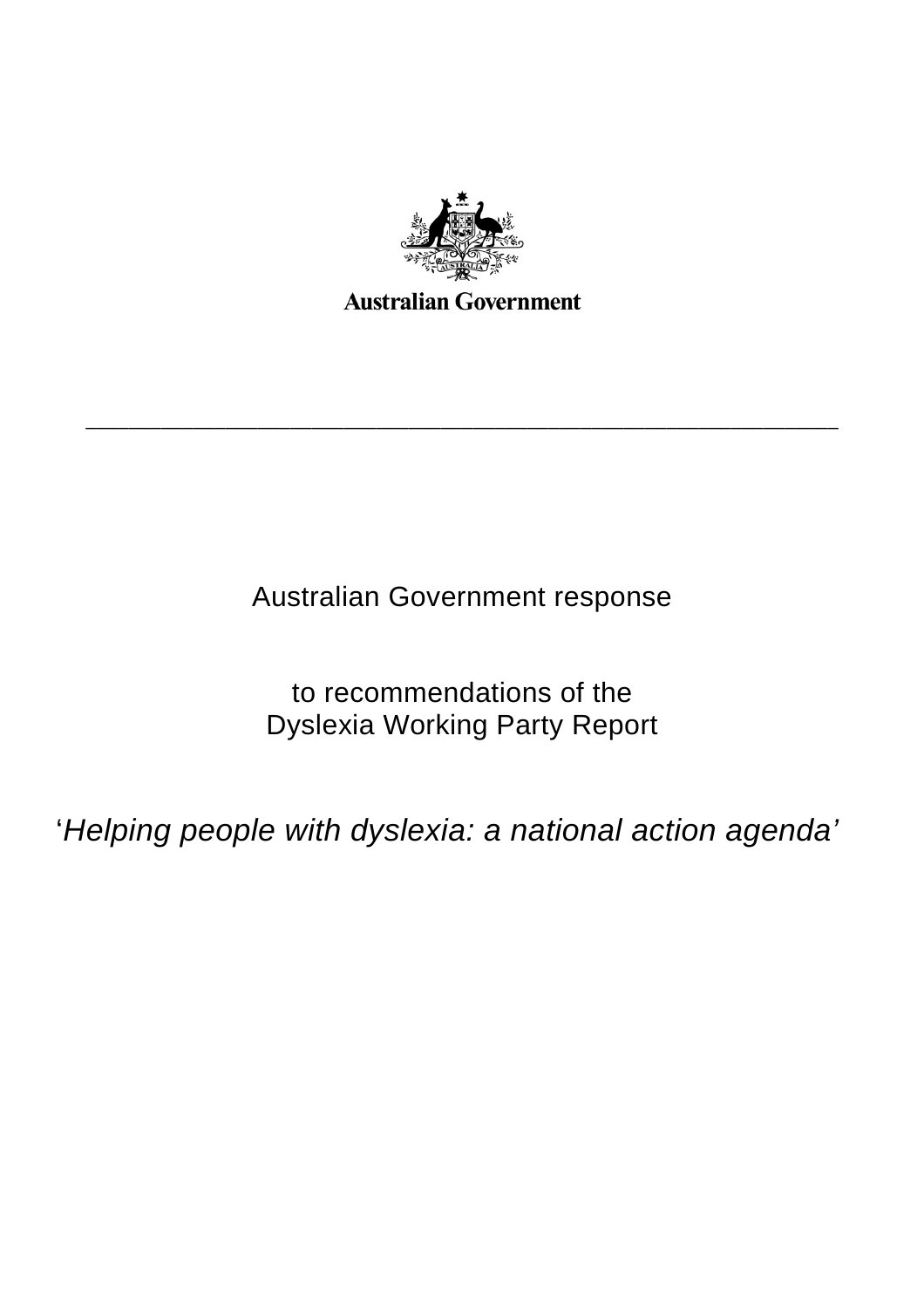

With the exception of the Commonwealth Coat of Arms and where otherwise noted all material presented in this document is provided under a Creative Commons Attribution 3.0 Australia licence (http://creativecommons.org/licenses/by/3.0/au/).

The details of the relevant licence conditions are available on the Creative Commons website (accessible using the links provided) as is the full legal code for the CC BY 3.0 AU licence (http://creativecommons.org/licenses/by/3.0/au/legalcode).

This document must be attributed as the Australian Government *response to recommendations of the Dyslexia Working Party Report 'Helping people with dyslexia: a national action agenda'.*

**Contact details** Phone: 1300 653 227 Branch Manager Email: fahcsiafeedback@fahcsia.gov.au Post: Department of Families, Housing, Community Services and Indigenous Affairs Tuggeranong Office Park PO Box 7576, Canberra Business Centre, ACT 2610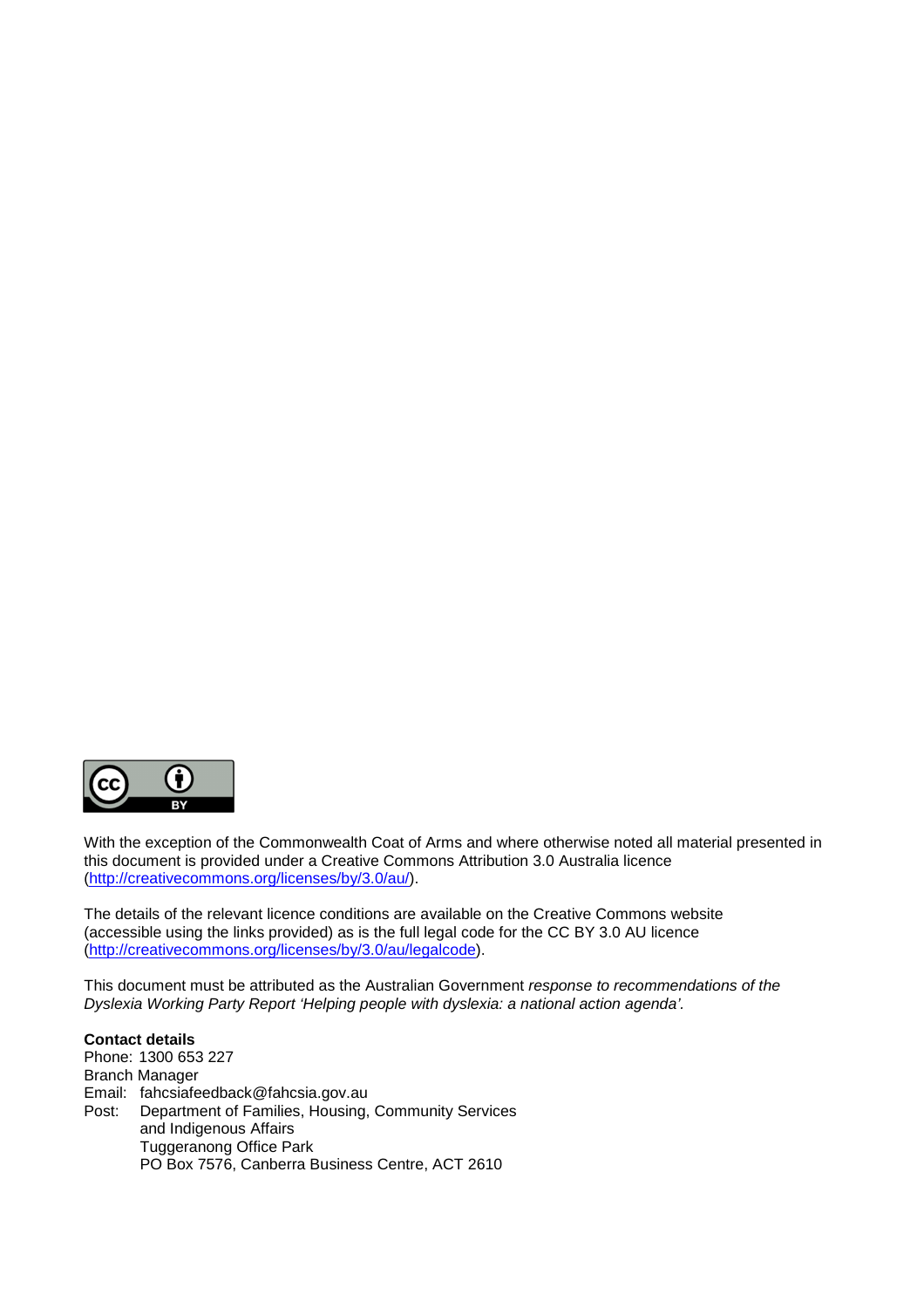# **Australian Government response to recommendations of the Dyslexia Working Party Report '***Helping people with dyslexia: a national action agenda'*

## **Contents**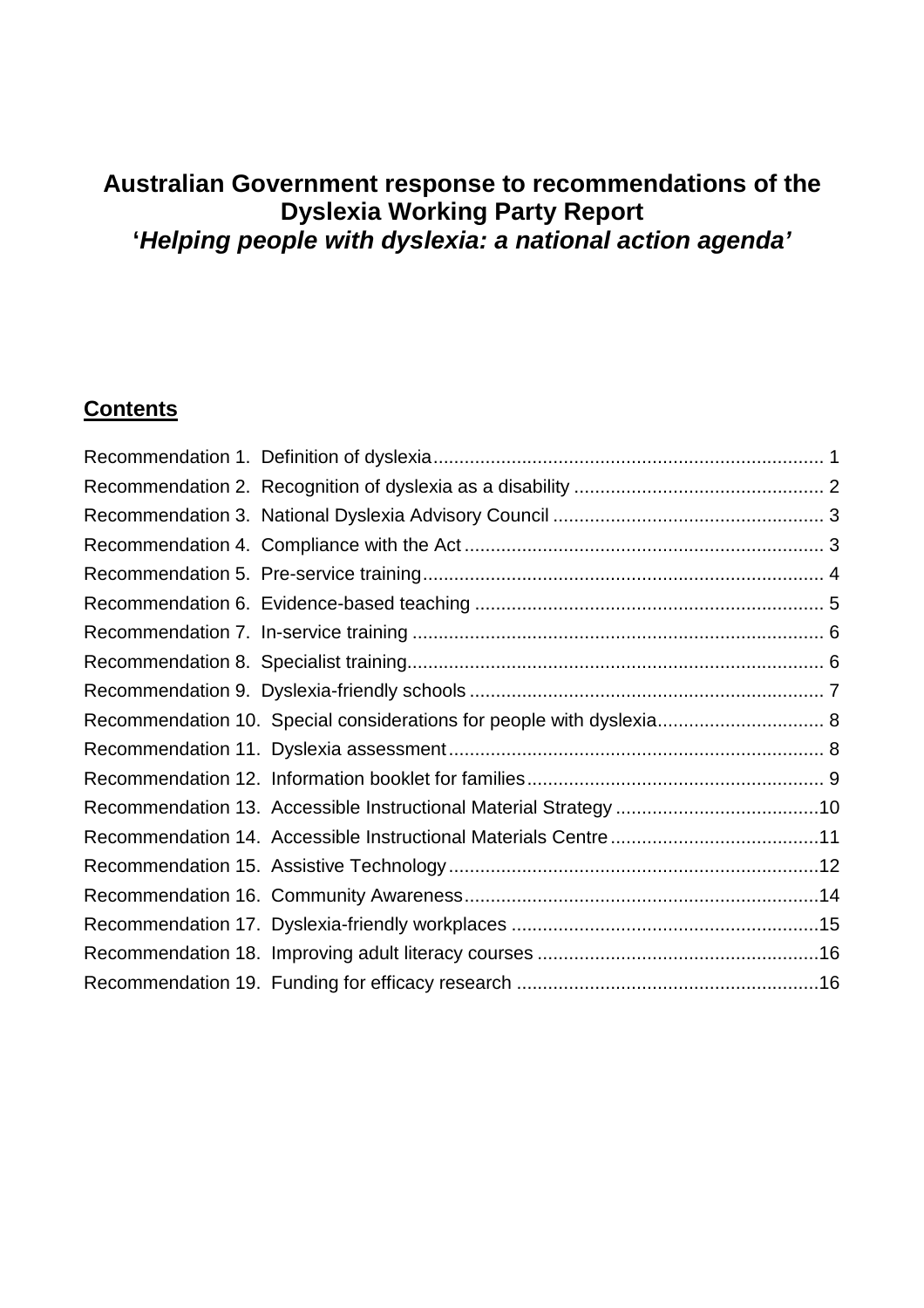#### **Recommendation 1. Definition of dyslexia**

There should be adoption at a national level of a working definition of dyslexia to allow shared language for productive discourse on the issue in Australia. Our proposed working definition, consistent with the definitions published by the British Dyslexia Association, the International Dyslexia Association / National Institute of Child Health and Development, the International Reading Association, and the Rose Report on Dyslexia, is:

*Dyslexia is a language-based learning disability of neurological origin. It primarily affects the skills involved in accurate and fluent word reading and spelling. It is frequently associated with difficulties in phonological processing. It occurs across the range of intellectual abilities with no distinct cut-off points. It is viewed as a lifelong disability that often does not respond as expected to best-practice evidence-based classroom methods for teaching reading.*

#### **Response:** Recommendation 1 – Agreed in principle.

It would be useful to have a nationally agreed definition of dyslexia. This recommendation is supported as an agreed definition may assist schools, parents and other professionals in identifying students with dyslexia and providing appropriate assistance. An agreed definition would also support increased sharing of best practice teaching methods between education authorities.

It is recognised that there is still a degree of debate, both nationally and internationally, regarding the definition of dyslexia, and that different definitions have been developed by different bodies for different purposes.

The Australian Government does not have a national body responsible for determining universal definitions. Instead, definitions are adopted or developed by different departments or statutory bodies for distinctive purposes, for example, for eligibility for a program, intervention or payment.

The Council of Australian Governments has been working more broadly toward the collection of nationally consistent data on students with disability. Nationally consistent data is essential if we want to know how many students with disability there are, where they are located and the level of adjustment that is provided for them. It is an important priority that will help build an evidence base to better inform policy development at the national and jurisdictional level and enable better conversations about students with disability and their needs, and how they can be more effectively supported.

The model for collecting nationally consistent data on school students with disability is not an 'agreed definition' but consists of an agreed process to include in the data collection those students who receive an adjustment because there is documented evidence that the student has a disability under the *Disability Discrimination Act 1992* (DDA). The DDA includes a legal definition of disability which is also adopted in the *Disability Standards for Education 2005* (the Standards).

The model is underpinned by the Standards which require all education providers to make reasonable adjustments to ensure students with disability receive an education equal to that of any other student and, as far as possible, eliminate discrimination.

In October 2011 Education Ministers established a joint working group to refine the model for the collection of nationally consistent data on school students with disability and to develop a detailed implementation plan. The joint working group is chaired by DEEWR, and comprises education authorities, including the Catholic and independent sectors and the Australian Curriculum, Assessment and Reporting Authority (ACARA).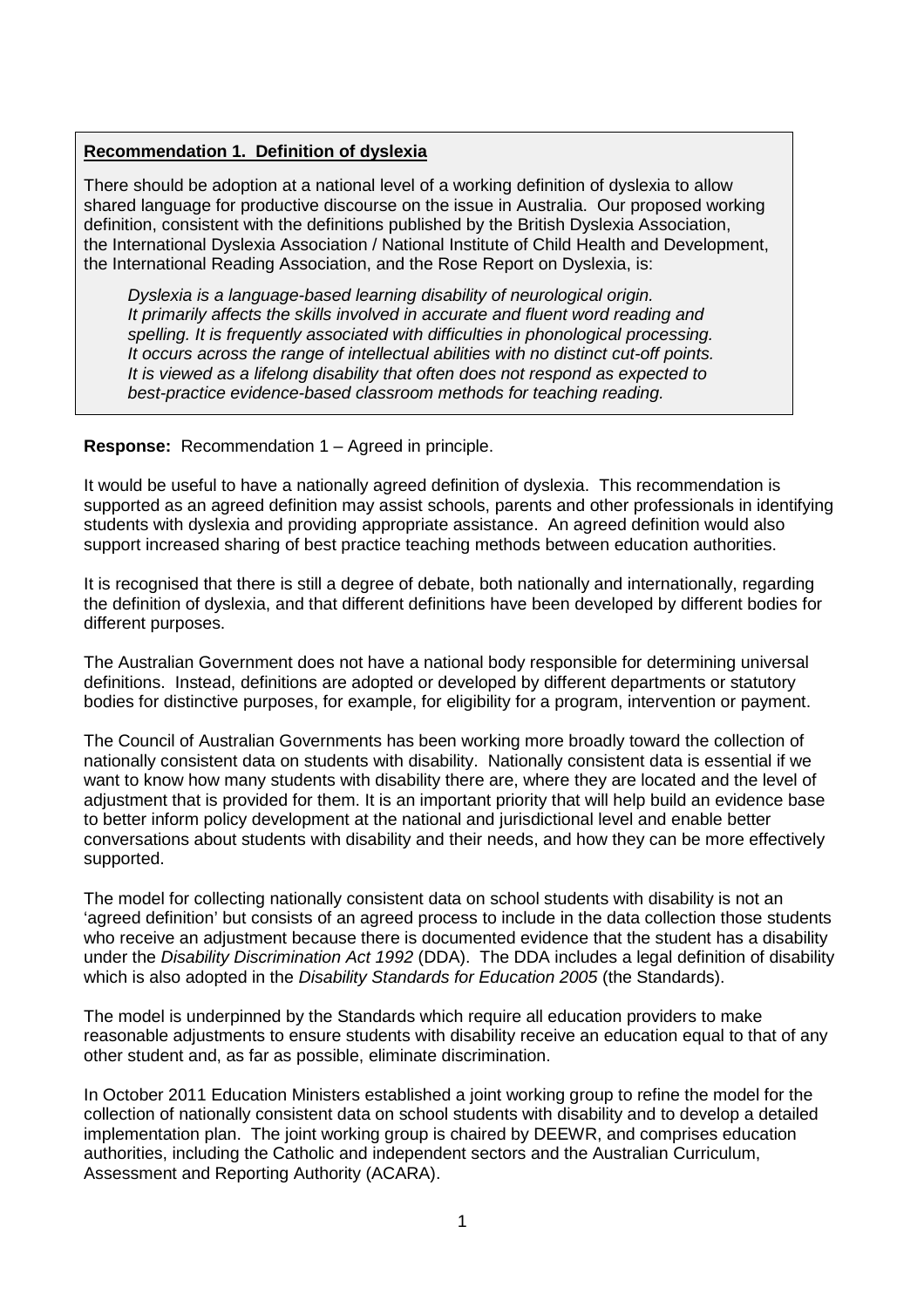The Standing Council on School Education and Early Childhood accepted the descriptors for each of the levels of adjustment in the model for collecting nationally consistent data on school students with disability on 20 April 2012.

#### **Recommendation 2. Recognition of dyslexia as a disability**

There should be legislative recognition at both State and Commonwealth level of dyslexia *as a disability* as determined under the *Disability Discrimination Act 1992*.

Dyslexia should be included under the special needs section of the Education Acts in each of the states as has now been instituted in NSW. This will require that additional disability funding becomes available.

#### **Response:** Recommendation 2 – Partially agreed.

The objective of this recommendation is already being met.

The definition of 'disability' in the *Disability Discrimination Act 1992* (DDA) is sufficiently broad as to include dyslexia within the meaning of that term as outlined in recommendation 1. Dyslexia would therefore be covered by the provisions of both the DDA and the *Disability Standards for Education 2005* made under that Act. Hence, amendment of the DDA is not necessary.

The appropriateness of the definition of 'disability' in the DDA must be assessed on a case-by-case basis where alternative definitions of 'disability' are used or applicable.

The *Disability Standards for Education 2005* clarify the obligations of education and training providers to ensure that students with disability are able to access and participate in education without experiencing discrimination.

A Review of the *Disability Standards for Education 2005* has commenced to determine whether they continue to be effective and remain the most efficient mechanism for achieving the objectives of the *Disability Discrimination Act 1992*. A discussion paper was released in February 2011 to promote discussion and consideration of the Standards. Submissions have now closed. Information on the review process can be accessed at: www.deewr.gov.au/DSEReview.

Amendment of the relevant Education Acts in each state and territory jurisdiction is a matter for consideration by the state and territory governments.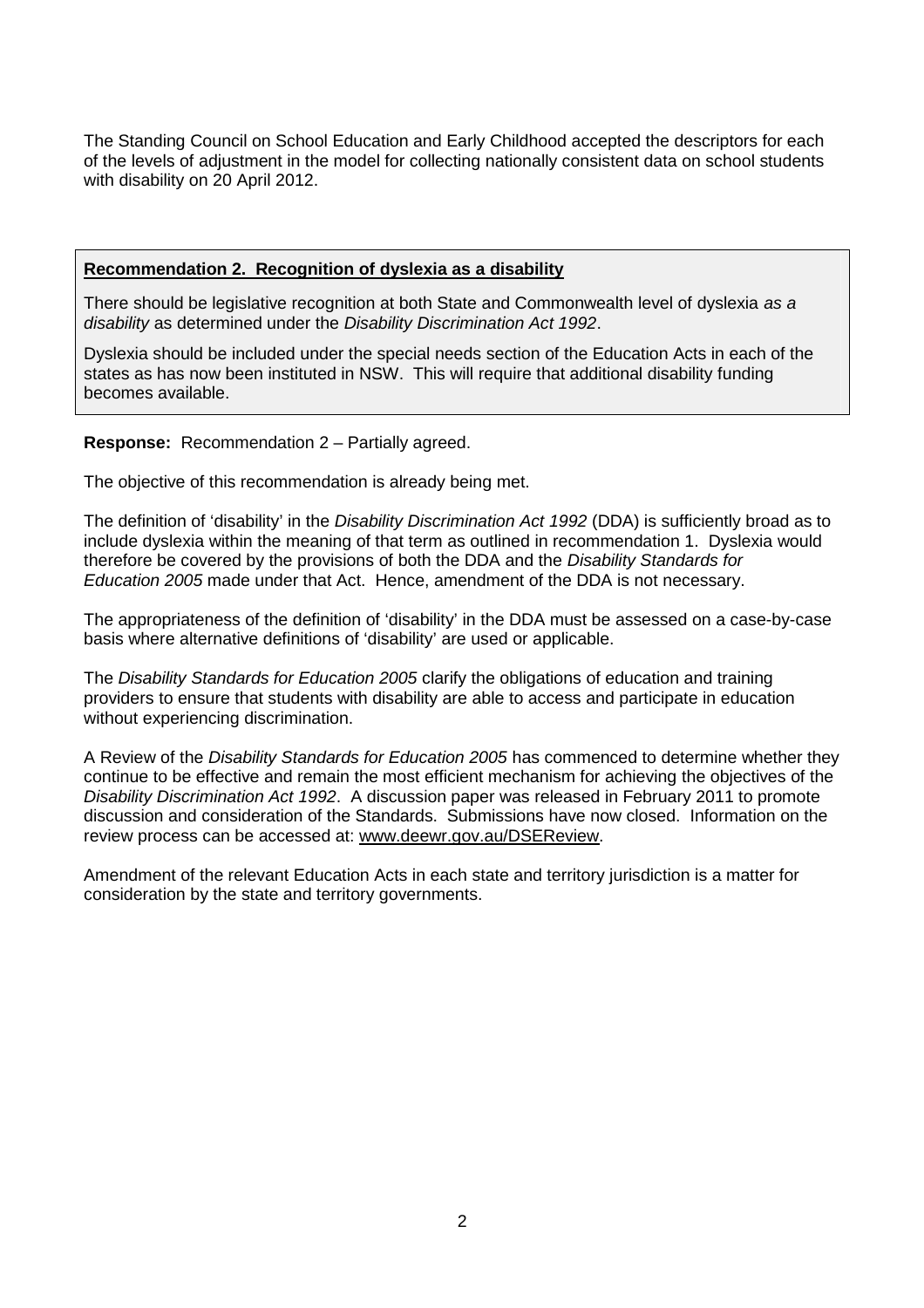## **Recommendation 3. National Dyslexia Advisory Council**

A National Dyslexia Advisory Council should be established. Its membership should include people with dyslexia, representatives from Australian peak dyslexia organisations, and national and international experts on dyslexia and learning disability.

### **Response:** Recommendation 3 – Agreed in principle.

Rather than establishing a new National Dyslexia Advisory Council, the Australian Government will undertake to ensure that the needs of students with dyslexia are considered and involved in current and any future stakeholder advisory mechanisms, including the Schools Disability Advisory Council. By incorporating representatives of people with dyslexia in this way it will enable dyslexia to become considered in current and future policy developments.

The Schools Disability Advisory Council (the Council) was established in late 2011. The Council reports to DEEWR and advises the Government through Parliamentary Secretary for School Education and Workplace Relations, Senator the Hon Jacinta Collins. The Council provides an opportunity for members to discuss and provide advice on school education reform. The Council aims to improve the educational outcomes, social inclusion, resilience and wellbeing of school aged students with disability and learning difficulties, including dyslexia.

Membership of the Council comprises representatives from peak organisations representing people with disabilities, educators and parent groups as well as academic experts and young people living with a disability. Ms Mandy Nayton, President of the Australian Federation of Specific Learning Difficulties Associations (AUSPELD) is a member of the Council and will represent the learning needs of students with dyslexia and learning difficulties, their parents, teachers and schools.

## **Recommendation 4. Compliance with the Act**

Commonwealth funding of all educational institutions should be contingent on demonstrated compliance with the *Disability Discrimination Act 1992* (Amended in 2008), and the *Disability Standards for Education 2005*.

**Response:** Recommendation 4 – Agreed.

All Commonwealth, State and Territory Governments, as well as all government and non-government education authorities are required by legislation to comply with the *Disability Discrimination Act 1992* and the *Disability Standards for Education 2005*.

The *Disability Standards for Education 2005* were reviewed in 2011. A report on the review including recommendations is expected to be released in 2012.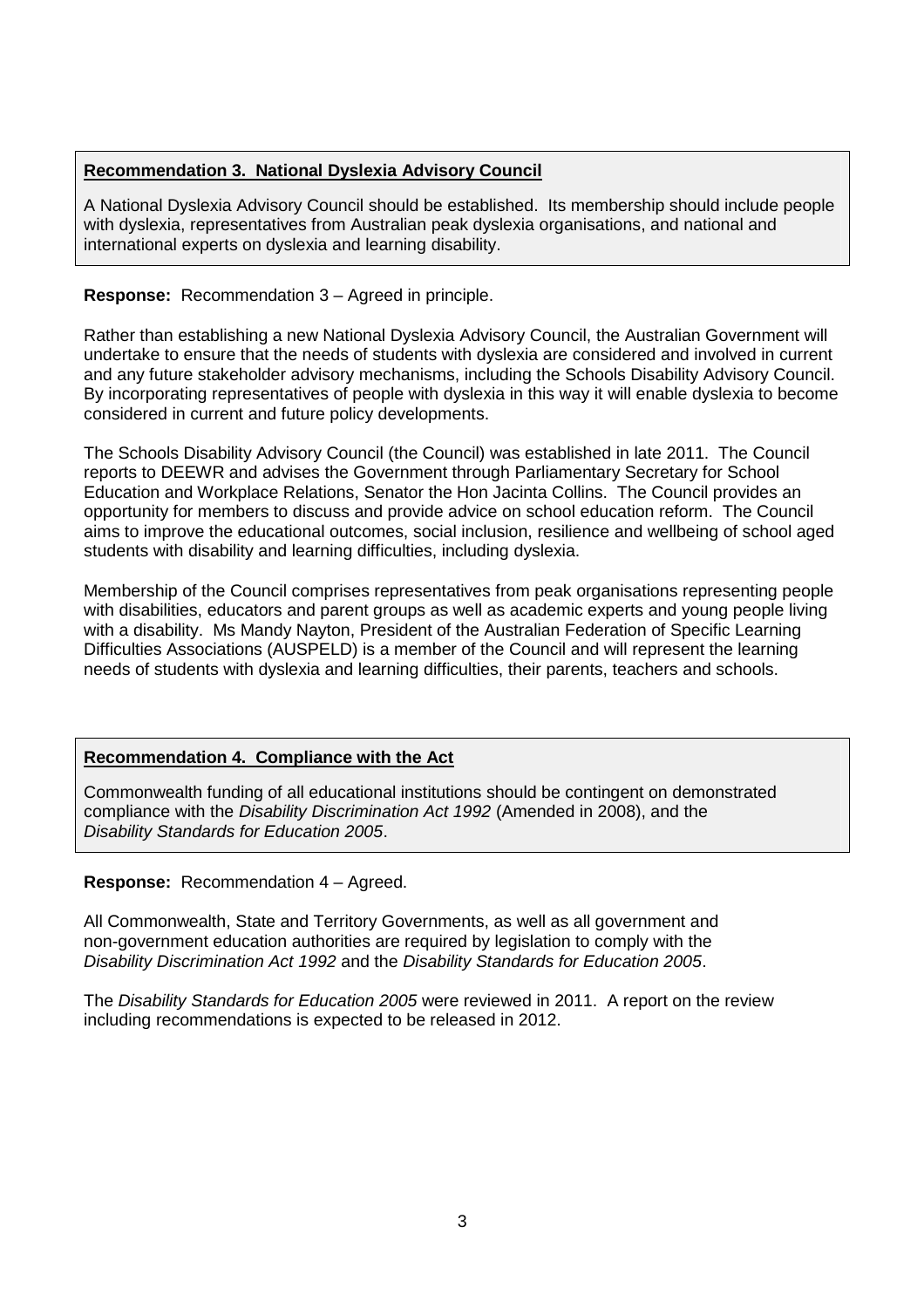## **Recommendation 5. Pre-service training**

All teacher-training syllabi should include:

- 1. Training in evidence-based reading instruction, shown through rigorous research to minimise the impact of dyslexia.
- 2. Training in early screening / identification of students at risk of long term literacy problems, including dyslexia.
- 3. Training in effective, research-based strategies that support students with dyslexia including: resilience development; use of non-print mediums; and presence of whole school dyslexia policies.

**Response:** Recommendations 5.1, 5.2 and 5.3 – Agreed.

The Australian Government supports training for pre-service teachers to identify and teach students with special needs including dyslexia. Syllabi for specific instructional strategies for classroom teaching are not determined by the Australian Government, but by higher education providers.

The Australian Government recognises that quality teaching has a measurable impact on student outcomes. As part of the Teacher Quality National Partnership agreements all jurisdictions have committed to improving pre-service teacher education through measures such as improving the quality of practical components of teacher courses and the development of national consistency in pre-service teacher education course accreditation.

The National Professional Standards for Teachers were endorsed by the Ministerial Council for Education, Early Childhood Development and Youth Affairs in December 2010. These require graduate teachers to demonstrate knowledge and understanding of strategies for differentiating teaching to meet the specific learning needs of students across the full range of abilities. In addition, they require graduate teachers to demonstrate broad knowledge and understanding of legislative requirements and teaching strategies that support participation and learning of students with disability.

In addition, the \$200 million *More Support for Students with Disabilities* initiative will provide additional funding to government and non-government education authorities to support their work with students with disability and/or learning difficulties across 2012 and 2013. Through this initiative some education authorities have opted to implement activities that provide training for pre-service and/or practicing teachers to build their skills in special education, including dyslexia.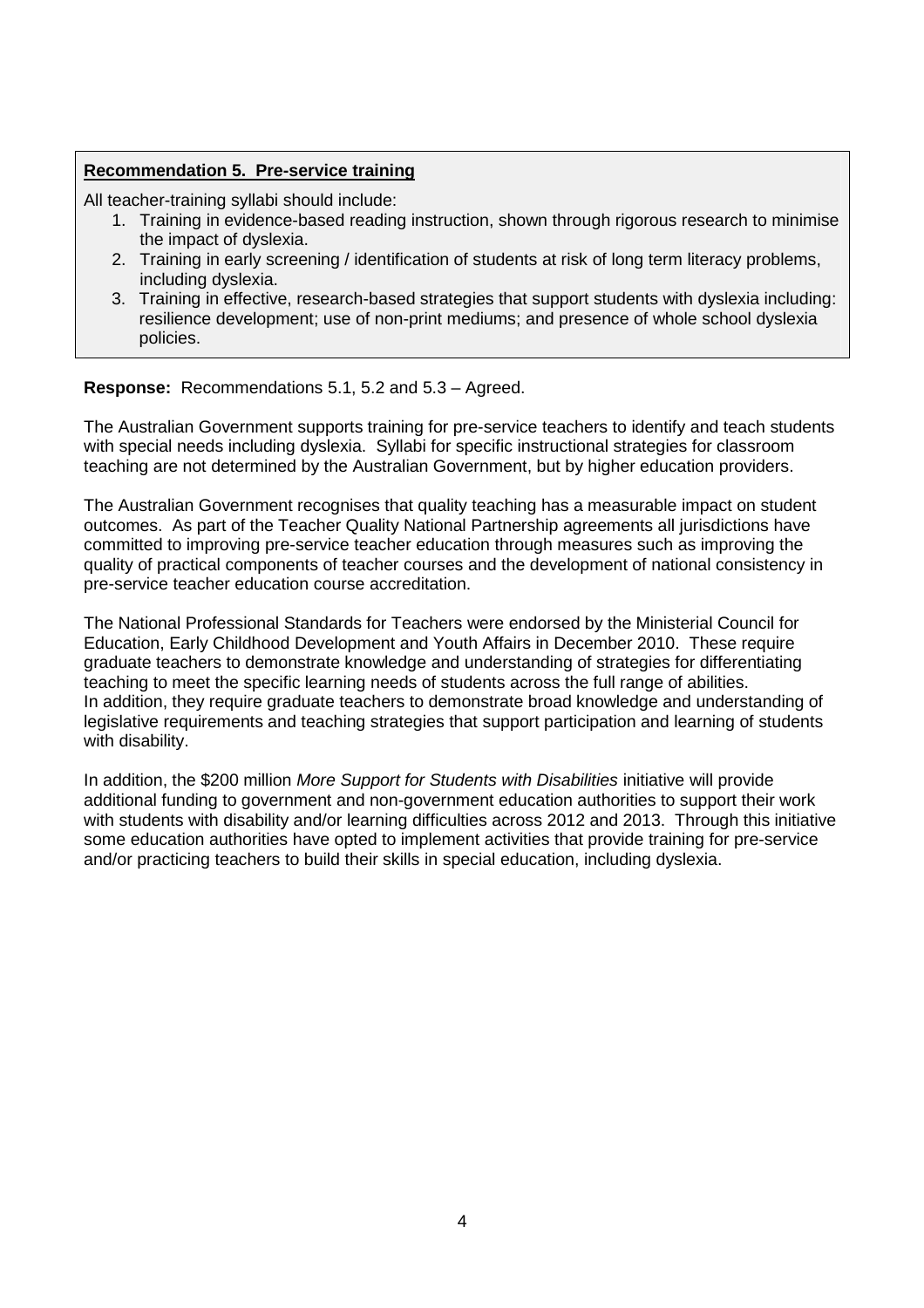## **Recommendation 6. Evidence-based teaching**

- 1. It should be ensured that appropriate teaching strategies, shown through rigorous, evidence based research to be effective in developing strong literacy skills, are used in all Australian Junior Primary classrooms. This will assist in reducing the impact of dyslexia significantly.
- 2. All schools should ensure that the three Waves of literacy provision are in place, are of a high quality, and are well-coordinated. In order to achieve this, schools should have access to the expertise of teachers with specialist skills in addressing dyslexic difficulties.
- 3. Provision should be made for close monitoring of students 'at risk' of dyslexia as well as those diagnosed with dyslexia.
- 4. Learning Support should be provided for those diagnosed with dyslexia through a written Support Plan that incorporates individual literacy teaching, resilience teaching, and classroom accommodations.

**Response:** Recommendations 6.1, 6.2, 6.3 and 6.4 – Agreed.

The Australian Government recognises that quality teaching has a measurable impact on student outcome and supports training for teachers to identify and teach students with special needs including dyslexia.

The National Professional Standards for Teachers were endorsed by the Ministerial Council for Education, Early Childhood Development and Youth Affairs in December 2010. These require teachers to differentiate teaching to meet the specific learning needs of students across the full range of abilities. In addition, they require teachers to demonstrate strategies to support full participation of students with disability.

All Australian governments are committed to the development and implementation of an Australian Curriculum from Kindergarten to Year 12, beginning with the learning areas of English, mathematics, science and history. The Australian Curriculum is being developed to ensure that the curriculum establishes high expectations for all students, including those with disability.

The Australian Curriculum, Assessment and Reporting Authority has established the Students with Disability Advisory Group to provide advice on the development of the Australian Curriculum from Foundation to Year 12 as a curriculum for all young Australians, including students with disability. It will also provide advice on matters that relate to assessment and reporting for students with disability.

The Australian Government is currently providing significant levels of funding for a range of other initiatives which will improve teaching and educational outcomes of students with disability and special needs, such as dyslexia. These initiatives include the Literacy and Numeracy National Partnership, *More Support for Students with Disabilities*, the introduction of the Australian Curriculum and further developments to the National Assessment Program – Literacy and Numeracy (NAPLAN).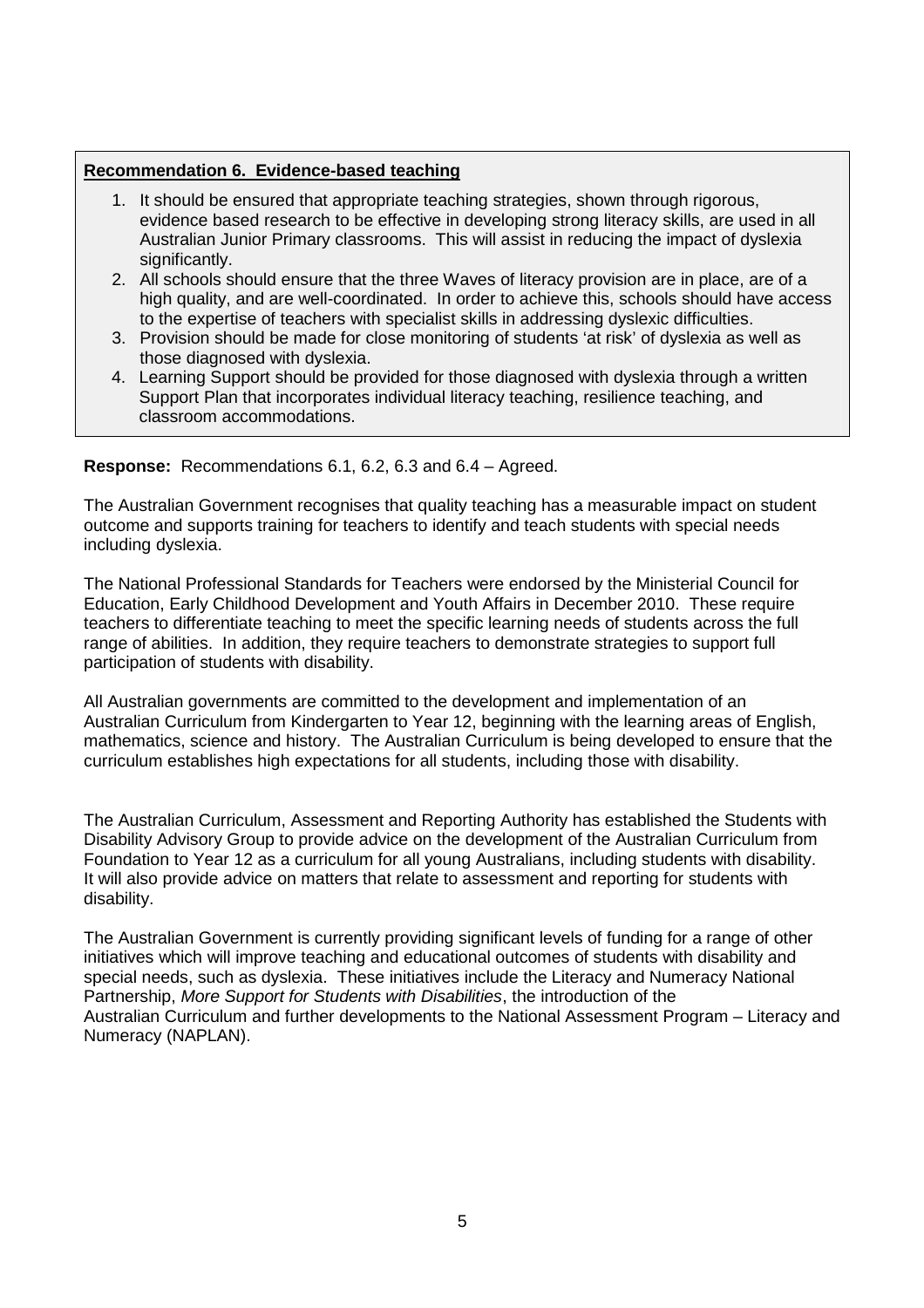## **Recommendation 7. In-service training**

- 1. Professional development programs should be developed for all practising classroom teachers to assist them to identify and support students at risk of dyslexia.
- 2. Existing in-service training courses provided by approved organisations should be officially recognised and funded.

**Response:** Recommendations 7.1 and 7.2 – Agreed.

The Australian Government recognises and supports the need for teachers to have an extensive repertoire of effective teaching and intervention strategies to meet the differing needs of all Australian school children. The Australian Government supports professional development and training for teachers to identify and teach students with special needs including dyslexia.

Under the National Education Agreement and the *Schools Assistance Act 2008*, state and territory government and non-government education authorities are responsible for determining and providing professional development programs specific to the needs of their teaching staff and individual school communities.

The Australian Government is currently providing significant levels of funding for a range of initiatives which will improve teaching and educational outcomes of students with disability and special needs, such as dyslexia. These initiatives include the Literacy and Numeracy National Partnership and *More Support for Students with Disabilities.* Through the *More Support for Students with Disabilities* initiative a number of education authorities have opted to implement professional development opportunities for teachers, principals and leadership teams, some of which are specific to students with learning disabilities such as dyslexia.

#### **Recommendation 8. Specialist training**

Funding should be provided to universities and other approved organisations for the establishment of specialist accredited training courses to train practising teachers to identify and teach students at risk of dyslexia, such as those courses provided by Dyslexia Action UK.

**Response:** Recommendation 8 – Agreed.

The Australian Government supports training for pre-service and current teachers to identify and teach students with special needs including dyslexia. Syllabi for specific instructional strategies for classroom teaching are not determined by the Australian Government, but by higher education providers.

The Australian Government is currently providing significant levels of funding for a range of initiatives which will improve teaching and educational outcomes of students with disability and special needs, such as dyslexia. These initiatives include the Literacy and Numeracy National Partnership and *More Support for Students with Disabilities.*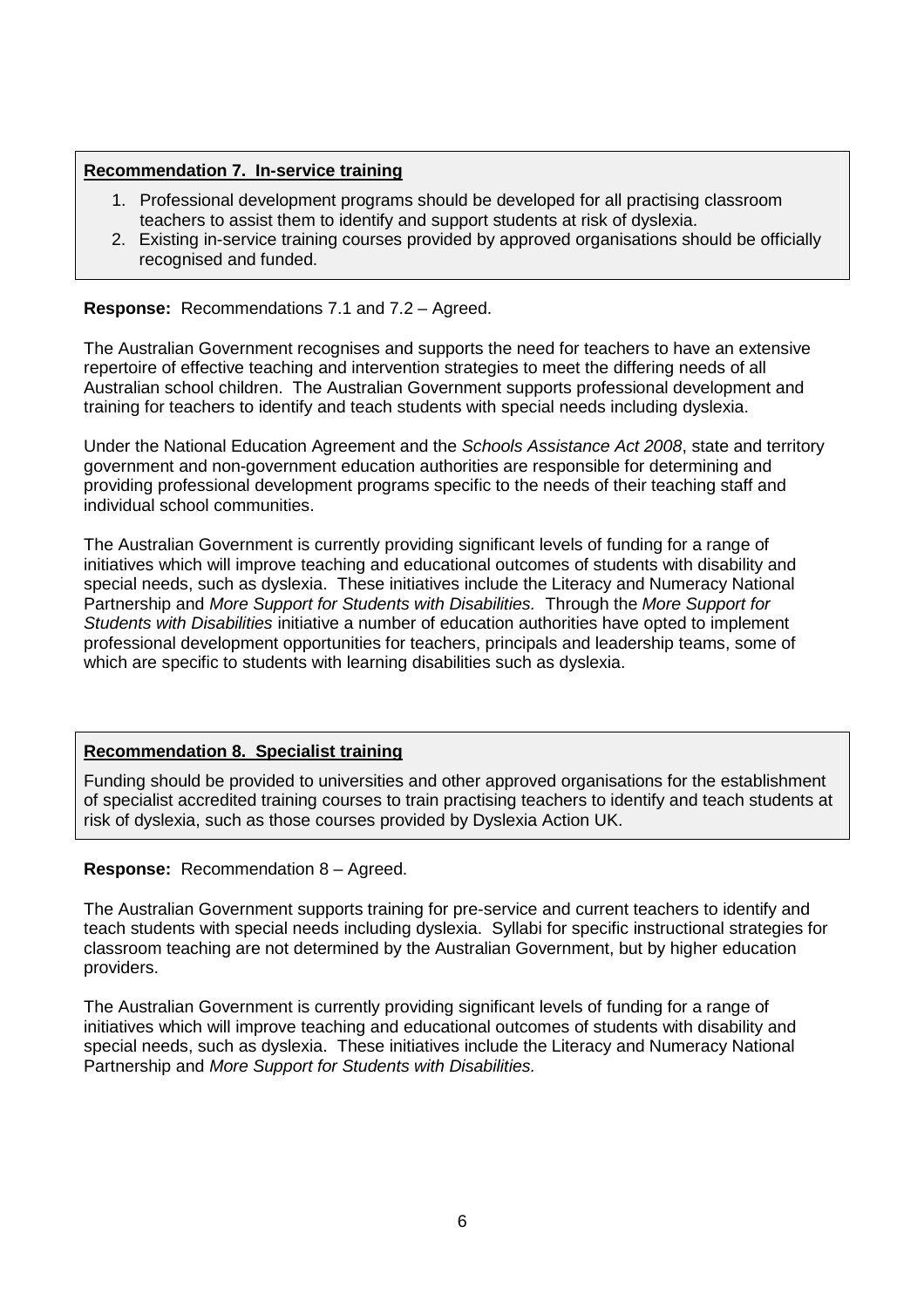## **Recommendation 9. Dyslexia-friendly schools**

- 1. A national program should be established for the development and accreditation of 'dyslexia friendly' schools involving specific inclusion (at all levels of policy and practice) of the needs of students who have dyslexia. (The British Dyslexia Association has a detailed model of such 'dyslexia friendly' schools).
- 2. A funding scheme should be established to which schools could apply with a specific plan for making the school dyslexia-friendly. Schools already accredited as dyslexia-friendly could also apply to this scheme for funding to become consultants and PD providers to other schools and to become providers of assistance to dyslexic children in other schools.
- 3. Clear guidance should be provided to schools on what appropriate provisions have become available for people with dyslexia.
- 4. A national teacher dyslexia resource booklet should be compiled and distributed to all schools, similar to that produced by NZ Education Department.

**Response**: Recommendations 9.1, 9.2, 9.3 and 9.4 – Not agreed.

There is currently no Australian Government funding available for the establishment of a national accreditation program for dyslexia-friendly schools. However, the Australian Government is providing \$65.4 billion in 2009-2012 to government and non-government education authorities for school education, including funding for students with disabilities. The state and territory governments and non-government education authorities have primary responsibility for the delivery of school education and can utilise this funding flexibly to provide programs and services for schools and their students.

The Australian Government has been working closely with states, territories and the non-government education sector to progress work in response to the Review of Funding for Schooling recommendations related to improved funding arrangements for students with disability. The report proposes that the Australian Government develop a funding 'Schooling Resource Standard', including funding loadings for a range of disadvantage factors, including disability.

Under the *Disability Discrimination Act 1992* all schools have an obligation to ensure all children have the same opportunities to participate in learning experiences. The *Disability Standards for Education 2005* provide schools and other education providers with further guidance regarding their obligations and provisions that should be made for students with disability, including those with dyslexia.

Further guidance and clarity regarding the application of the *Disability Standards for Education 2005* in schools, including information on provisions and accommodations available and appropriate for individual students, has been raised and is being considered within the *Disability Standards for Education 2005* Review.

Through the \$200 million *More Support for Students with Disabilities* initiative a number of education authorities are developing on-line training modules for teachers and other schools staff on dyslexia. An independent evaluation of the initiative will identify good practice and ensure information on case studies and resources are publically available.

All schools can promote what they are doing for students with learning difficulties and disabilities, such as dyslexia, in their profile on My School. My School provides updated school profile data, performance outcomes and financial information for all Australian schools.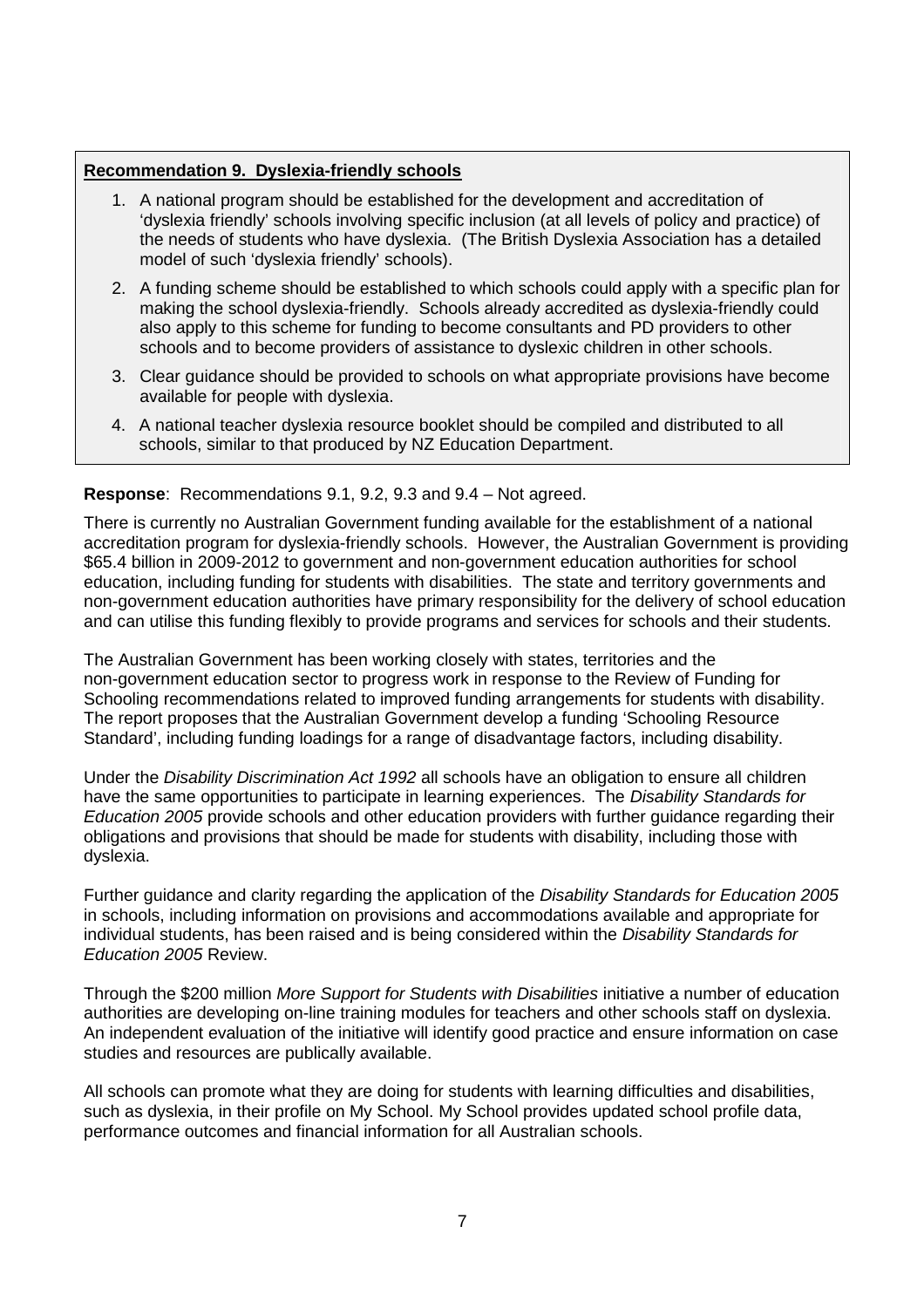## **Recommendation 10. Special considerations for people with dyslexia**

A diagnosis of dyslexia should entitle a student or adult to use a computer or laptop, with appropriate assistive technology programs installed, in class, in exams and in the workplace; and should also entitle students to additional time in exams, or to the use of a reader or scribe.

#### **Response:** Recommendation 10 – Agreed in principle.

The Australian Government recognises the value of technology in improving access and facilitating adjustments for students with dyslexia.

Under the current *Disability Standards for Education 2005* education and training service providers are required to assess a students' individual needs and make reasonable adjustments, such as the provision of assistive technology, where necessary to facilitate the student's participation.

Specific requirements are not determined by the Australian Government but by individual schools and educational authorities. Specific student needs, examination provisions and requirements are determined by state and territory authorities, rather than the Australian Government. The Working Party may wish to raise this matter with individual state and territory authorities, or national representative bodies such as the Australasian Curriculum, Assessment and Certification **Authorities** 

The Australian Government has committed funding of \$1.2 billion over five years to improve secondary school student's access to world class information through the Digital Education Revolution. The Digital Education Revolution package included flexible funding arrangements for students with special needs who may require specialised information and technology systems.

In addition, the Australian Government, through the \$200 million *More Support for Students with Disabilities* initiative, education authorities will be able to access additional funding for the provision of assistive technology to support students' learning in the classroom.

#### **Recommendation 11. Dyslexia assessment**

- 1. Access to early, systematic, dyslexia assessment should be available to all students identified by teachers as being at risk of dyslexia.
- 2. Initial screening and assessment of such at-risk children to be undertaken within the school environment by a specialist teacher, followed by in-depth assessment of reading and spelling by an appropriately-trained psychologist, speech pathologist or other person with relevant qualifications.
- 3. FaHCSIA should directly fund parents and adults to access dyslexia assessments provided by suitably qualified professionals.
- 4. Full funding through Centrelink should be provided to parents on pensions or with health care cards, students on Austudy or equivalent and those on unemployment benefits.
- 5. Professional development programs need to be developed for all practising school psychologists to assist them in the assessment and appropriate support of students with dyslexia.
- 6. Recommendations arising from in-depth assessments should be fully supported by the school, training institution or workplace.
- 7. The cost of dyslexia assessment, tuition and costs involved with accessibility such as alternate formats and specialist software programs should be added to the list of eligible expenses for the Education Tax Refund.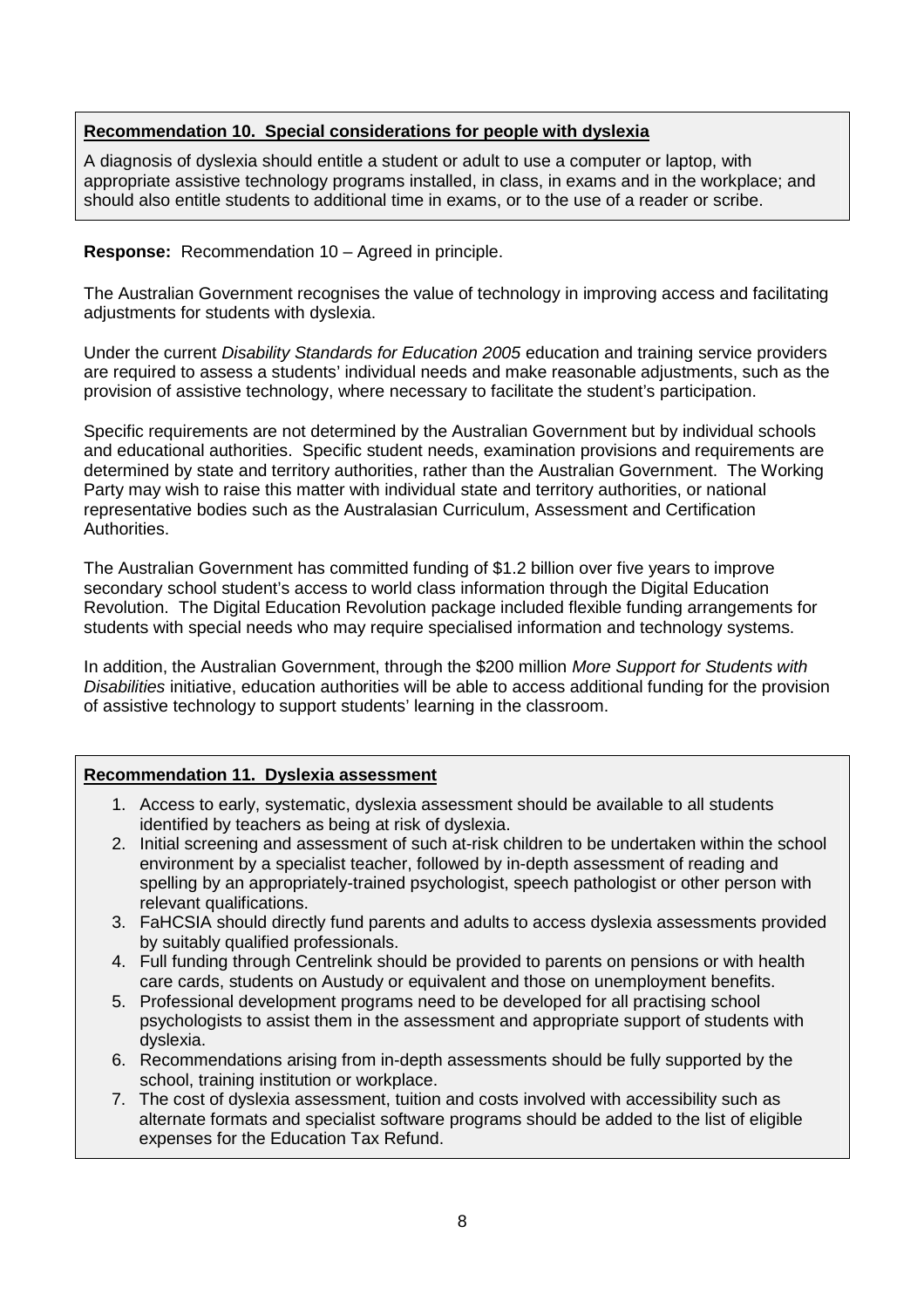#### *Clarification from the Working Party about this recommendation*

The Working Party recommends that both options for dyslexia assessments i.e. in-school and in specialised dyslexia clinics, be available. Item 2 of this recommendation refers to in-school assessments. Items 3 and 4 refer to assessments done by dyslexia clinics, which would be separate from schools and for which a charge would be made. The Chair confirmed with all members of the Working Party that the recommendation is for two routes to dyslexia assessment – one school-based and one private.

**Response:** Recommendations 11.1, 11.2, 11.3, 11.4, 11.5, 11.6, and 11.7 – Agreed in principle.

Recommendations 11.1, 11.2, 11.5, 11.6 and 11.7 (commentary)

The Australian Government supports the recommendation that students who are not meeting benchmarks and struggling with literacy and numeracy should have access to assessment facilities to diagnose dyslexia and other specific learning difficulties.

State and territory government and non-government education authorities are responsible for the assessment of adjustments required to enable access and participation of school students with disability under the *Disability Standards for Education 2005*.

Students who would be considered at risk, including those who are not meeting learning benchmarks, are already benefitting from the Smarter Schools National Partnership. In addition, the recently released National Professional Standards for Teachers recognise that teachers must be able to differentiate teaching to meet the specific learning needs of students across the full range of abilities.

A new Schoolkids Bonus was announced in the 2012-13 Budget. The initiative, which is administered by the Department of Families, Housing, Community Services and Indigenous Affairs, provides a total of \$820 for high school aged students and \$410 for primary school aged students paid directly to eligible recipients. The payment could be used for tuition and assessment purposes.

Recommendations 11.3 and 11.4 (commentary)

The Australian Government provides support through pensions, payments and allowances to those most vulnerable in the Australian community.

Any reform around funding structure and arrangements to include dyslexia assessment would be subject to funding being made available through a formal budget process.

#### **Recommendation 12. Information booklet for families**

A booklet for families and carers should be prepared and distributed which explains what new provisions for dyslexic children have been introduced.

**Response:** Recommendation 12 – Partially agreed.

Any new initiatives announced by the Government are publicised as a matter of course through the most appropriate means, which can include a variety of media formats including electronic and printed material in a variety of accessible formats.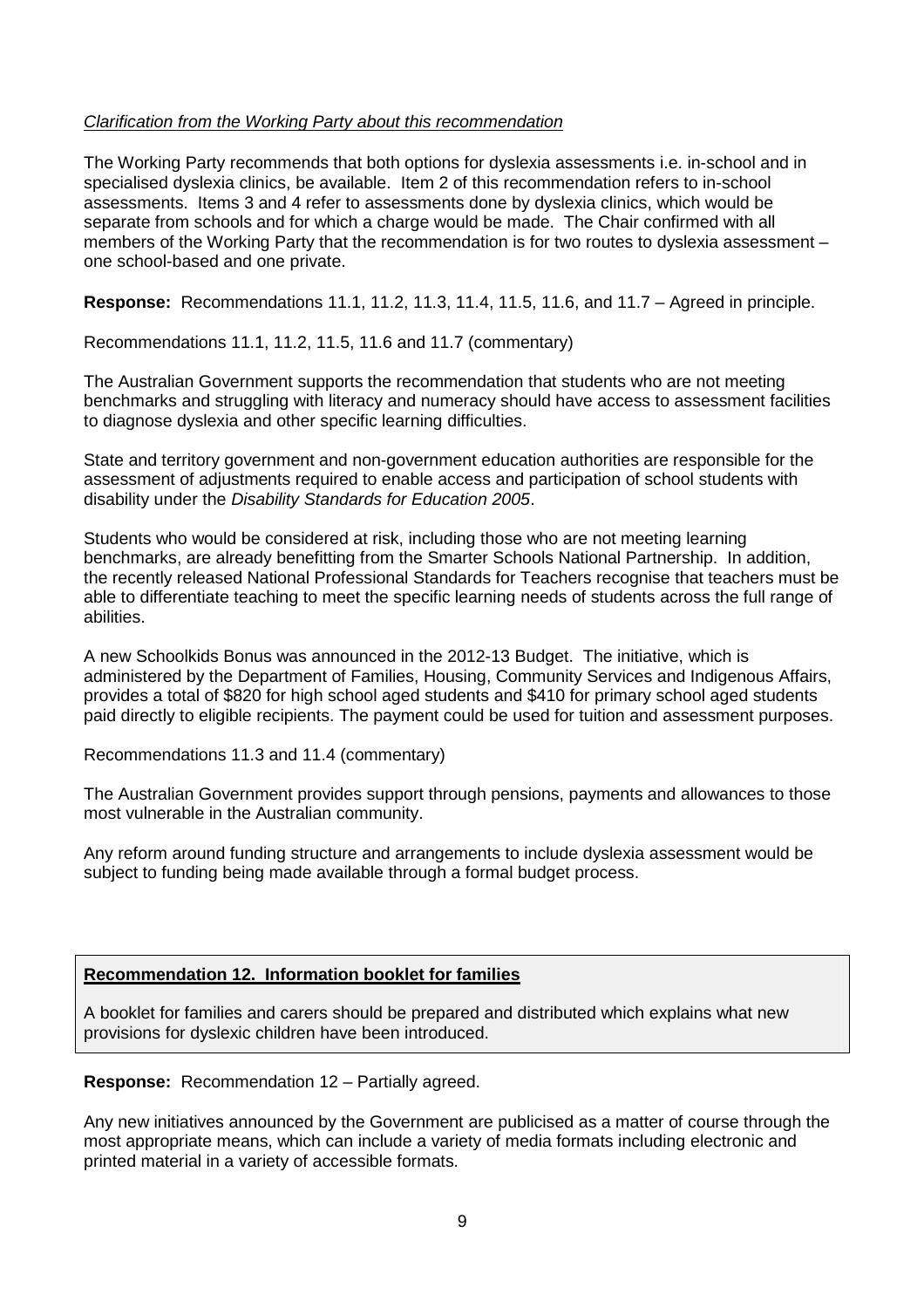## **Recommendation 13. Accessible Instructional Material Strategy**

An Accessible Instructional Material Strategy for primary, secondary and tertiary education should be established throughout Australia. This should be enacted through Federal legislation.

#### Clarification from the Working Party about this recommendation

Accessible Instructional Material is a collective term covering the creation and distribution of educational materials in a variety of formats that meet the needs of a diverse population. Typical formats include large print, audio, DAISY, Braille and electronic text. In Australian secondary schools, at present such formats are only made available for students who are blind or who have low vision. They are not made available for dyslexic students.

**Response:** Recommendation 13 – Partially agreed.

The objective of this recommendation is already being met.

An Accessible Instructional Material Strategy is consistent with Australian Government policy of providing material in accessible formats.

This recommendation is already being facilitated through the requirement that all Commonwealth, state and territory governments, including government and non-government education authorities, are required by legislation to comply with the *Disability Discrimination Act 1992* and the *Disability Standards for Education 2005*.

There are also a range of exceptions to the *Copyright Act 1968* for the purposes of making accessible copies for people with disabilities in an education context.

The Australian Government is adopting and implementing the Web Content Accessibility Guidelines version 2.0 (WCAG 2.0). The Web Accessibility National Transition Strategy sets a course for improved web services, paving the way for a more accessible and usable web environment that will more fully engage with, and allow participation from, all people within our society.

All levels of Government have endorsed WCAG 2.0, and require all government websites (federal, state and territory) to meet the new guidelines at the minimum compliance level (Single A) by the end of 2012. In addition, the Australian Government requires all federal websites to meet the medium conformance level (Double A) by the end of 2014.

Based on these current initiatives, it is not considered necessary to establish a separate Accessible Instructional Material Strategy or to change existing legislative obligations.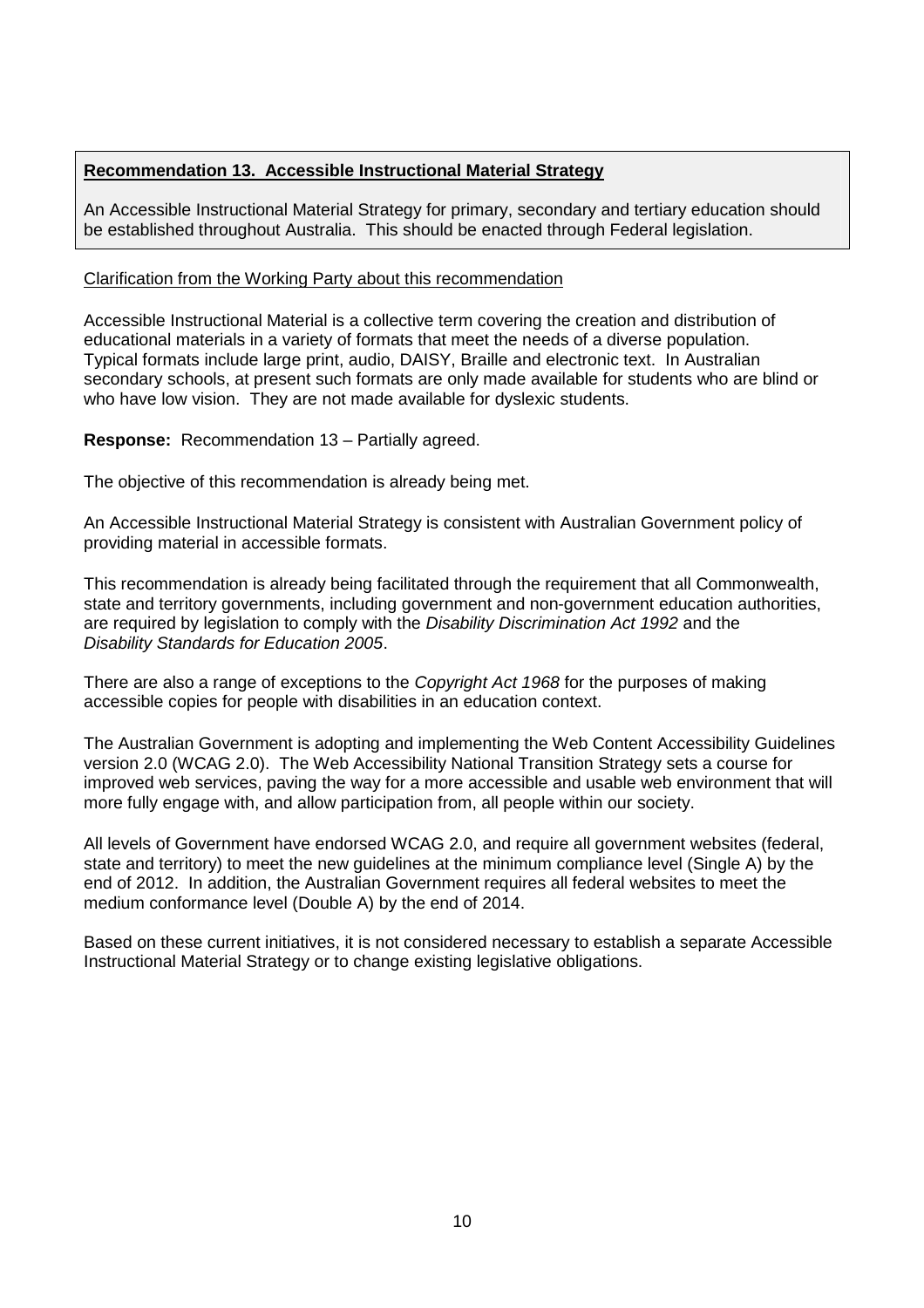## **Recommendation 14. Accessible Instructional Materials Centre**

The Federal Government should establish an Accessible Instructional Materials Centre as a matter of urgency.

## Clarification from the Working Party about this recommendation

Nearly all production of alternate formats involves obtaining a printed copy of the material, cutting off the spine of the book, scanning each page, and correcting scanning errors prior to conversion to the format of choice. There is little to no sharing of resources between alternate format producers in Australia. An Accessible Instructional Materials Centre would liaise with publishers and obtain electronic copies of books in a suitable electronic format, thus greatly reducing the time taken to produce alternate formats. The Accessible Instructional Materials Centre would also act as a central repository for all alternate format producers around the country, and manage digital rights of the publishers and authors.

## **Response:** Recommendation 14 – Agreed in principle.

The Australian Government supports this recommendation in principle. DEEWR will encourage state and territory educational institutions to identify existing web-based innovations for accessing such materials and, in conjunction with relevant partner authorities, draw on these mechanisms and structures. An example of an existing mechanism is PANDORA, Australia's Web Archive which contains copies of significant Australian online publications and web sites issued on the internet. It was established by the National Library in 1996 and is now built in collaboration with nine other Australian libraries and other organisations. Participating organisations identify, select, seek permission from publishers, archive and catalogue publications and web sites for the Archive.

As noted in Recommendation 13, the actions by all levels of government to endorse WCAG 2.0, and to work to meet the new guidelines will have far reaching impacts in terms of increasing the level of accessible material on government websites.

The Australian Government noted the rapid increase in the availability of information publishing and distribution platforms that enable widespread and rapid delivery of information. These technologies are often embedded with the ability to deliver alternative accessible formats without the need for traditional methods of manual intervention.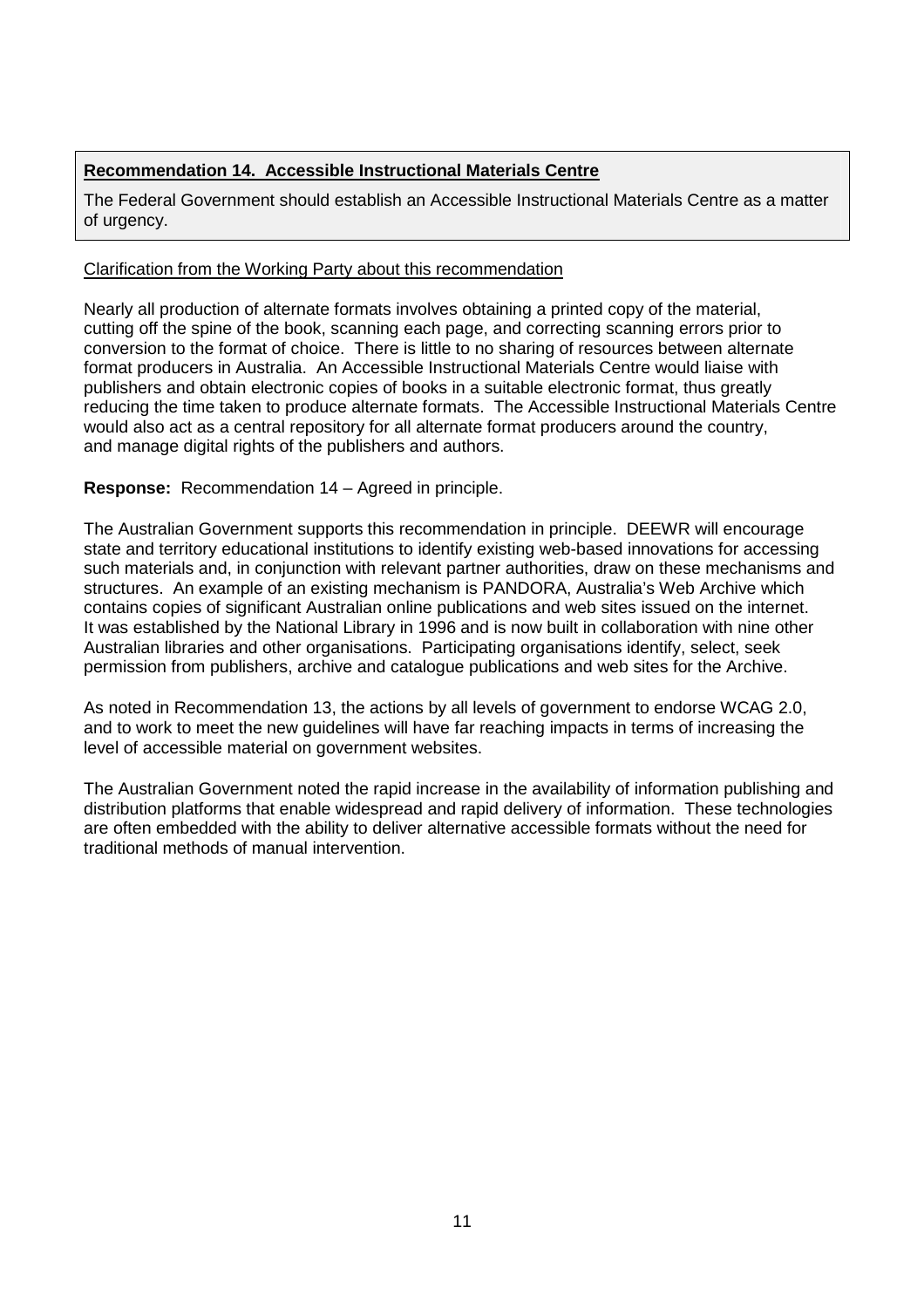## **Recommendation 15. Assistive Technology**

- 1. Funding for the Print Disability Services Program should be increased, with the appropriate level of funding determined under the Accessible Instructional Materials Centre.
- 2. An Assistive Technology Fund for Dyslexia should be established that provides assistive technology options directly to students around Australia.
- 3. A national subscription to Bookshare should be funded by FaHCSIA.
- 4. Publishers should be required by legislation to provide an electronic version of any educational text.

#### Clarification from the Working Party about this recommendation

The text-to-speech facility, which has been included in the Windows and Mac operating systems for around eight years is primitive compared to the software specifically designed to help dyslexic people to understand the print they see on the screen, which offers many additional facilities to assist reading comprehension.

**Response:** Recommendation 15.1 – Not agreed.

This Activity is being met under other Government education department programs.

The Print Disability Services Program (PDSP), administered by FaHCSIA, aims to ensure the provision of information in alternative formats for people with print disability, to enable them to live independently and participate fully in all aspects of life.

This specific program does not fund the provision of alternative formats of instructional materials, and responsibility to deliver such formats is the responsibility of other spheres of Government, primarily education departments.

Any funding increases for the provision of alternative formats of instructional materials through other spheres of Government would be subject to funding being made available through a formal Budget process.

**Response:** Recommendations 15.2 and 15.3 – Agreed in principle.

Recommendation 15.2 (commentary)

State and territory government and non-government education authorities have responsibility to enable students with special needs to access appropriate assistive technology to ensure they can participate equally to their other student counterparts. Specific eligibility requirements are not determined by the Australian Government but by individual educational authorities.

The Australian Government is providing approximately \$65.6 billion over the 2009-12 funding period to government and non-government education authorities for school education. These education authorities administer funding in their jurisdictions and have the flexibility to determine how best to allocate resources and support services, including assistive and information technology, to meet the needs of schools and their students.

The Digital Education Revolution has increased access for all students, including those with dyslexia, to new information and communication technology equipment. A key element of this is the National Secondary School Computer Fund, which includes flexible funding arrangements for students with special needs so that these students can have information and communication technology that meets their individual special needs.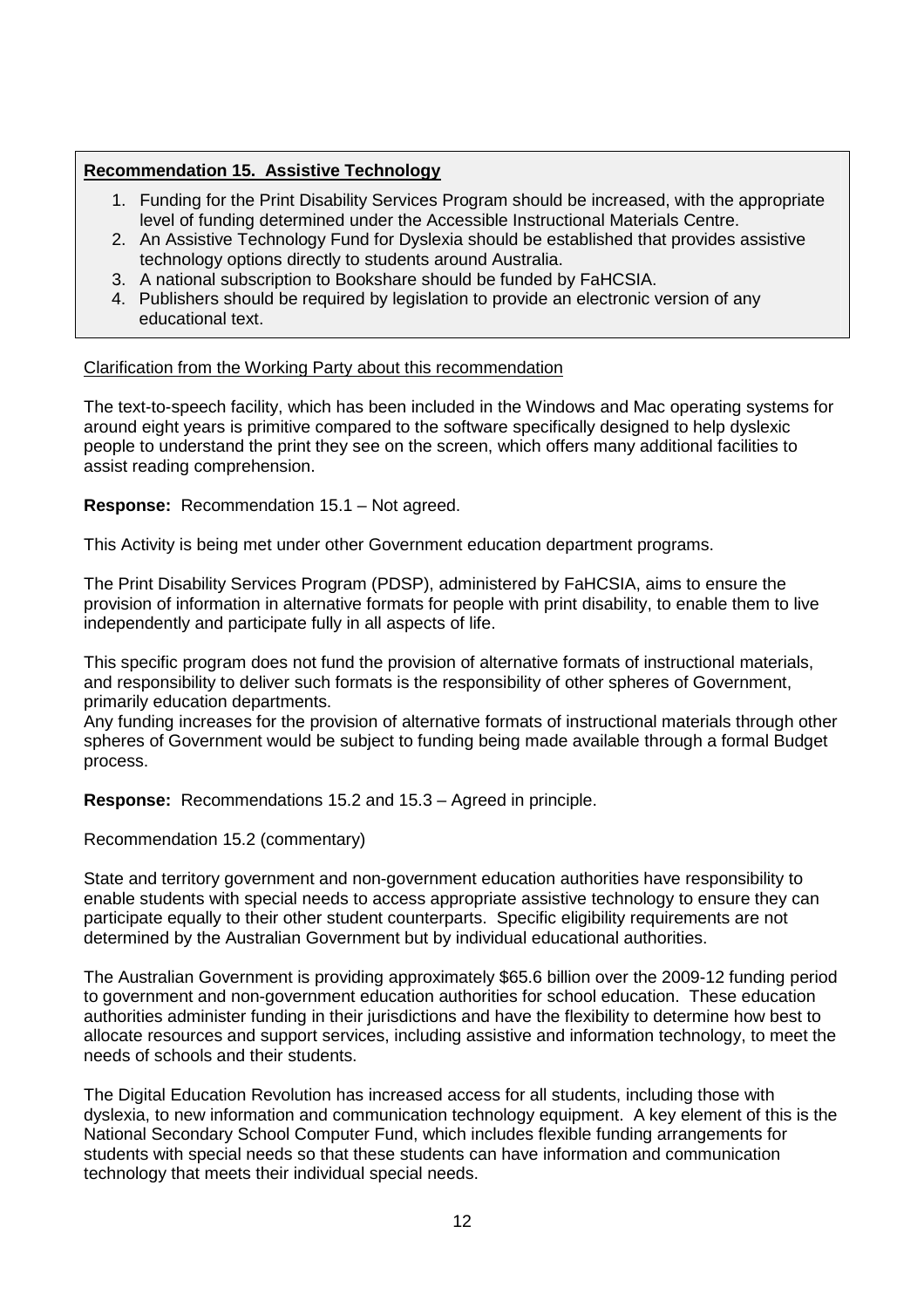The *More Support for Students with Disabilities* initiative will provide \$200 million in additional funding to government and non-government education authorities to support their work with students with disability and/or learning difficulties. The initiative will be delivered through the selection of a range of activities by education authorities that may include the provision of assistive technology to support students' learning in the classroom.

#### Recommendation 15.3 (commentary)

The objectives of this recommendation are already being met in respect of people with print disability through the Increasing Accessibility Library Initiative which has provided playback devices to libraries to enable people with print disability to access digital material. Material is able to be accessed through the libraries of disability print providers including Vision Australia (which has free membership).

**Response:** Recommendation 15.4 – Partially agreed.

The objective of this recommendation is already being met. The Australian Government is committed to enhancing access to materials for persons with a print disability.

People have a general right under the *Disability Discrimination Act 1992* (DDA) not to be discriminated against on the basis of their disability. They are entitled to have reasonable adjustments made to accommodate their disability in a range of areas of public life such as employment and education. This right includes having print materials available in an accessible format, for example, having an electronic version of a textbook for a person with a print disability studying at university. As the DDA, and *Disability Standards for Education 2005* made under the DDA, already make discrimination on the basis of a print disability unlawful, and prescribe processes for making reasonable adjustments for students, it is not necessary to change existing legislative obligations.

In addition, the *Copyright Act 1968* contains a comprehensive framework of exceptions and statutory licenses, which facilitate access to copyright works for persons with a disability. One statutory licence extends to the making or communication of accessible versions of works by institutions assisting persons with a print disability, which includes persons with a perceptual disability. A separate statutory licence provides for copying of works by institutions assisting persons with an intellectual disability. Both of these statutory licences can be used by educational institutions. The Copyright Act also contains a 'flexible dealing' exception which permits uses of copyright material by or for a person with a disability for the purpose of reproducing the material in another form, or with a feature, to improve access to a person with a disability.

The Government is also playing an active role in discussions in the World Intellectual Property Organisation Standing Committee on Copyright and Related Rights on a possible international instrument to facilitate cross-border transfer of accessible versions of copyright works to persons with a disability.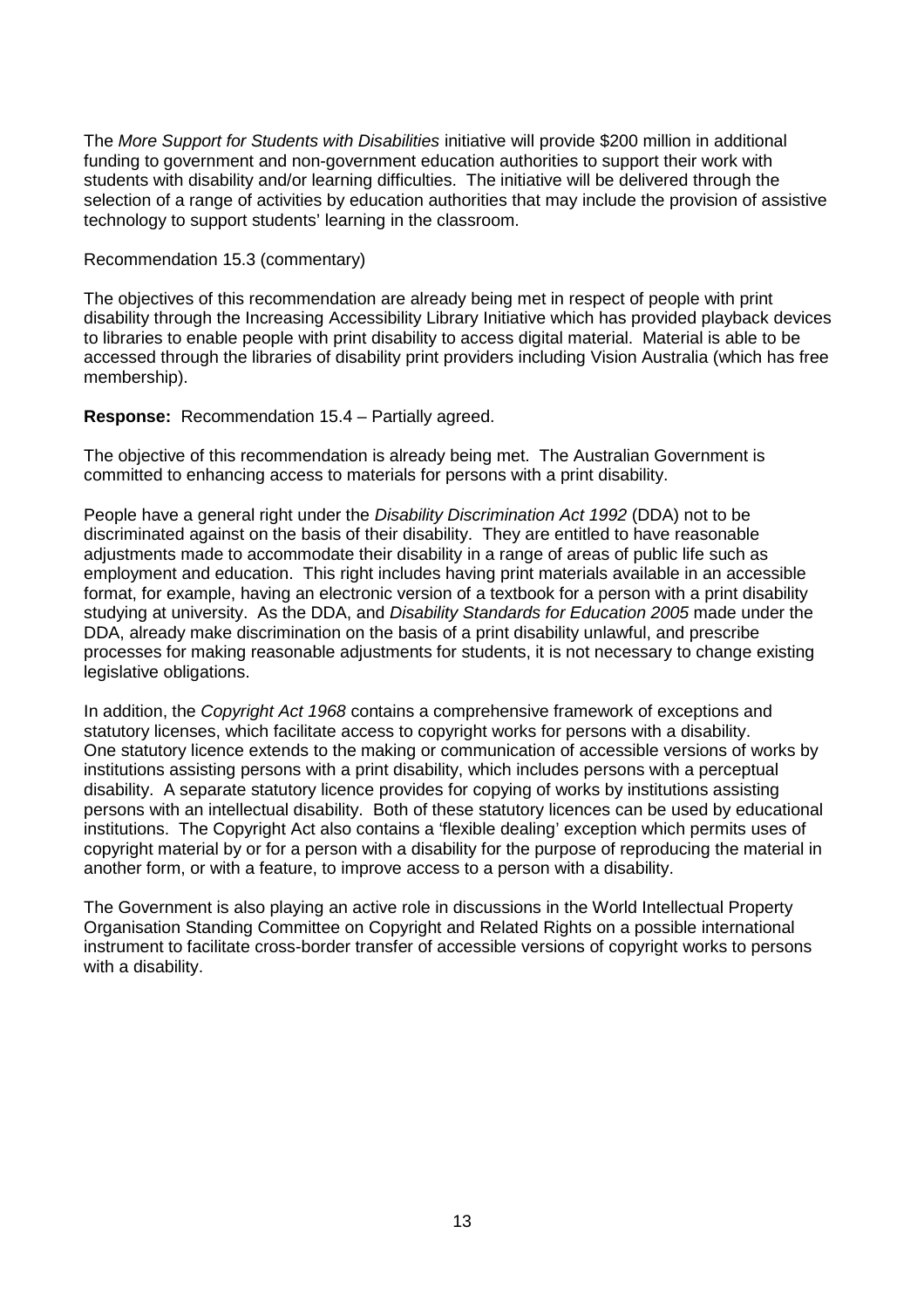## **Recommendation 16. Community Awareness**

National support should be provided for initiatives that develop community awareness and understanding of dyslexia, such as:

- 1. Funding should be provided for existing Dyslexia help lines and support programs.
- 2. Support for a Dyslexia Week should be developed.
- 3. A mentor system by successful people who have dyslexia should be established.
- 4. A Dyslexia section on the FaHCSIA Raising Children website should be developed.
- 5. Clear guidance should be provided to families on what appropriate provisions have become available for people with dyslexia.
- 6. Media coverage of what assistance people with dyslexia are entitled to receive should be fostered.

**Response:** Recommendations 16.1, 16.2, 16.3, and 16.4 – Agreed in principle. Recommendations 16.5 and 16.6 – Partially agreed.

The Australian Government supports this recommendation in principle, and encourages Dyslexia peak organisations in conjunction with the community sector to share responsibility for raising awareness and understanding of dyslexia. Given state and territory responsibilities under the *Disability Standards for Education 2005* it would also be appropriate to encourage state and territory education departments to be involved in raising community awareness.

The Australian Government will need to consider any requests for funding for Dyslexia help lines and support programs, as well as any additional support for organisations who wish to develop a Dyslexia week and establish a mentor system of successful people who have dyslexia, on a case by case basis.

In regards to item 16.4, the Raising Children Network website helps parents fulfil their roles by providing centralised, Australian-focused, evidence based information for parents. The Raising Children Network's current funding is for the provision of up-to-date information and ongoing maintenance of existing content. Additional information may be able to be incorporated into the website, however this would incur additional development and ongoing maintenance costs.

The cost of including a new dyslexia section on the Raising Children Network's website would require consideration within the Budget context.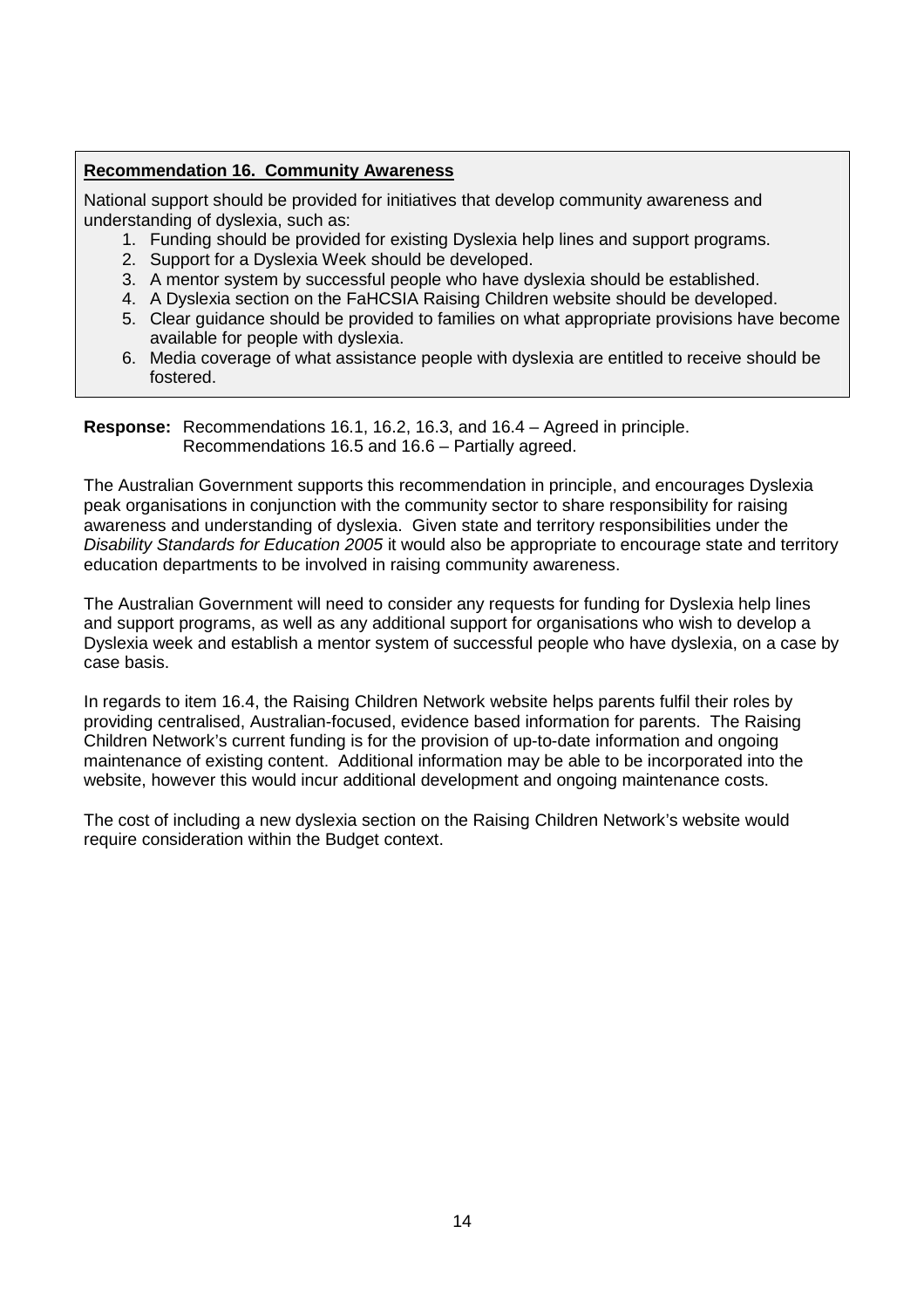## **Recommendation 17. Dyslexia-friendly workplaces**

A national program should be established for the development of 'dyslexia-friendly' workplaces detailing specific inclusion (at all levels of policy and practice) of the needs of employees who have dyslexia. Employment seekers with dyslexia should be eligible for funding under the Workplace Modification Scheme (this provides funding to people with disability to modify the workplace - physical modification, or the supply of assistive technology).

#### **Response:** Recommendation 17 – Partially agreed.

Improved employer awareness and greater employment opportunities for people with disability have been identified as areas for future action in the National Disability Strategy. Rather than establishing a new dyslexia specific program, it would be more effective to ensure that the needs of people with dyslexia are incorporated in initiatives and other future action arising out of the Strategy.

The Workplace Modifications Scheme has been replaced by the Employment Assistance Fund, which provides financial assistance to employers, individuals and employment service providers for the purchase of workplace equipment and modifications that are required to accommodate a person with disability (including those with dyslexia).

Through the Employment Assistance Fund, job seekers, employees and employers can access direct assistance for work-related modifications and equipment. This includes up to \$1,500 per annum for specialist support for employees with learning disorders. People with dyslexia could apply for this specialist support, in addition to work-related equipment and modifications. Employers can also apply for disability awareness training to help their staff work more competently and confidently with people with dyslexia. The Fund is flexible and uses a broad definition of disability which includes people with dyslexia and people with illness and injury.

The Australian Government also funds the national disability advisory service, JobAccess, which can provide information free of charge about workplace solutions, services and modifications related to all types of disability.